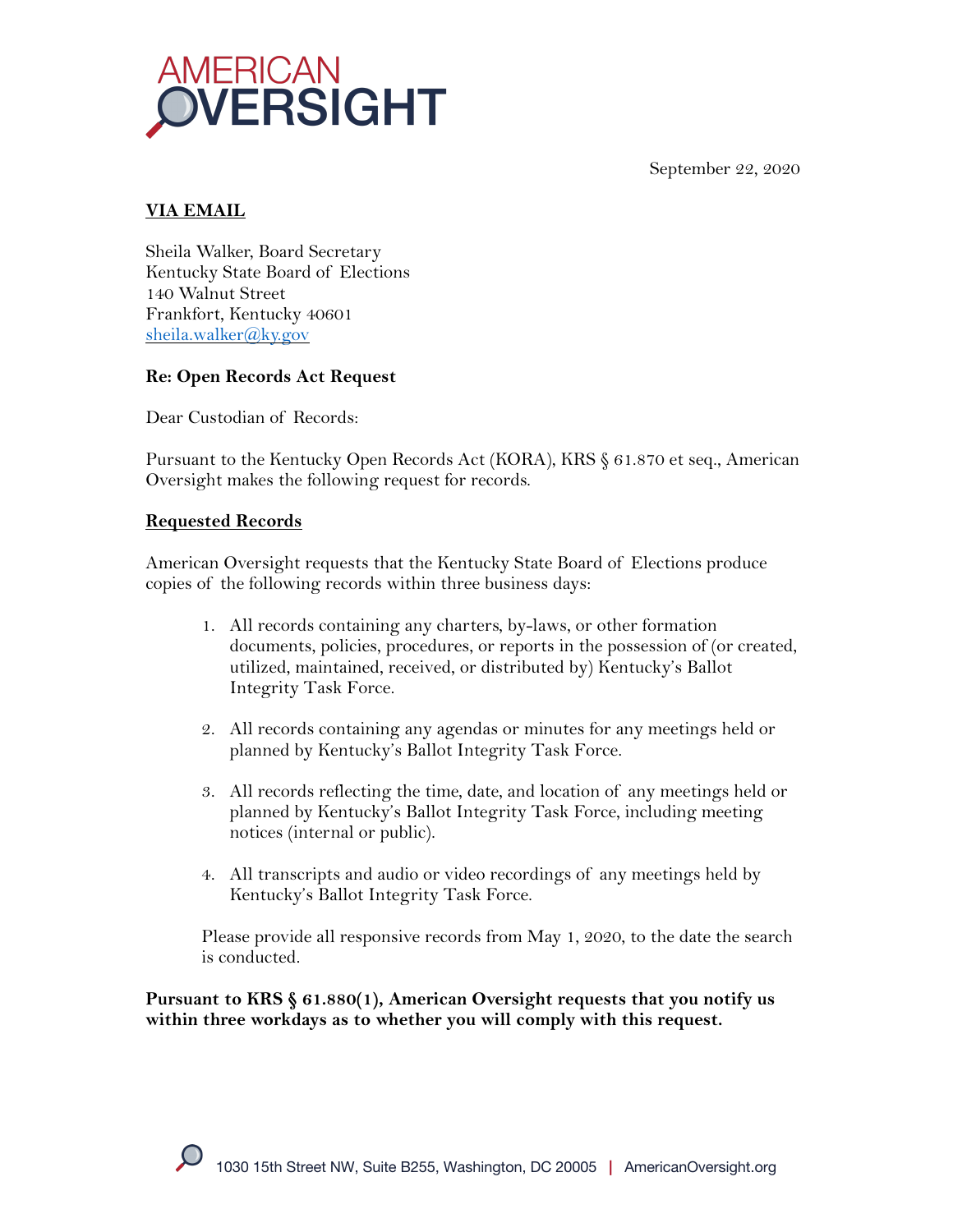#### **Statement of Noncommercial Purpose**

This request is for noncommercial purposes, and American Oversight respectfully requests a waiver of any fees associated with processing this request for records. To the extent any fees are charged, pursuant to KRS § 61.874(3), American Oversight asks that such fees be limited to the actual cost of reproduction and exclude the cost of agency staff time.

This request is primarily and fundamentally for non-commercial purposes. American Oversight seeks the records requested to inform the public regarding Kentucky's efforts to prosecute and publicize instances of election fraud. Claims of widespread election fraud are of significant public interest both in Kentucky and nationwide.<sup>1</sup> Records with the potential to shed light on this matter would contribute significantly to public understanding of operations of the government, including what specific steps Kentucky's Ballot Integrity Task Force has taken or intends to take in order to support ballot integrity.

Furthermore, as a  $501(c)(3)$  nonprofit, American Oversight does not have a commercial purpose and the release of the information requested is not in American Oversight's financial interest. American Oversight's mission is to promote transparency in government, to educate the public about government activities, and to ensure the accountability of government officials. American Oversight uses the information gathered, and its analysis of it, to educate the public through reports, press releases, or other media. American Oversight also makes materials it gathers available on its public website and promotes their availability on social media platforms, such as Facebook and Twitter.2

American Oversight has also demonstrated its commitment to the public disclosure of documents and creation of editorial content through numerous substantive analyses posted to its website.3 Examples reflecting this commitment to the public disclosure of documents and the creation of editorial content include the posting of records related to the organization's State Accountability Project, covering voting rights issues in various states;<sup>4</sup> the posting of records related to an ethics waiver received by a senior Department of Justice attorney and an analysis of what those records demonstrated

https://www.kentucky.com/news/politics-government/article237320779.html.

<sup>2</sup> American Oversight currently has approximately 16,300 followers on Facebook and 104,700 followers on Twitter. American Oversight, FACEBOOK,

https://www.facebook.com/weareoversight/ (last visited Sept. 1, 2020); American Oversight (@weareoversight), TWITTER, https://twitter.com/weareoversight (last visited Sept. 1, 2020).

<sup>1</sup> *See, e.g.* Daniel Desrochers, *Group's Claims of Irregularities in Kentucky Governor Election Quickly Debunked*, Lexington Herald-Leader (Nov. 13, 2019, 5:54 PM),

<sup>3</sup> *News*, AMERICAN OVERSIGHT, https://www.americanoversight.org/blog.

<sup>4</sup> *State Accountability Project*, AMERICAN OVERSIGHT,

https://www.americanoversight.org/areas of investigation/state-local-investigations.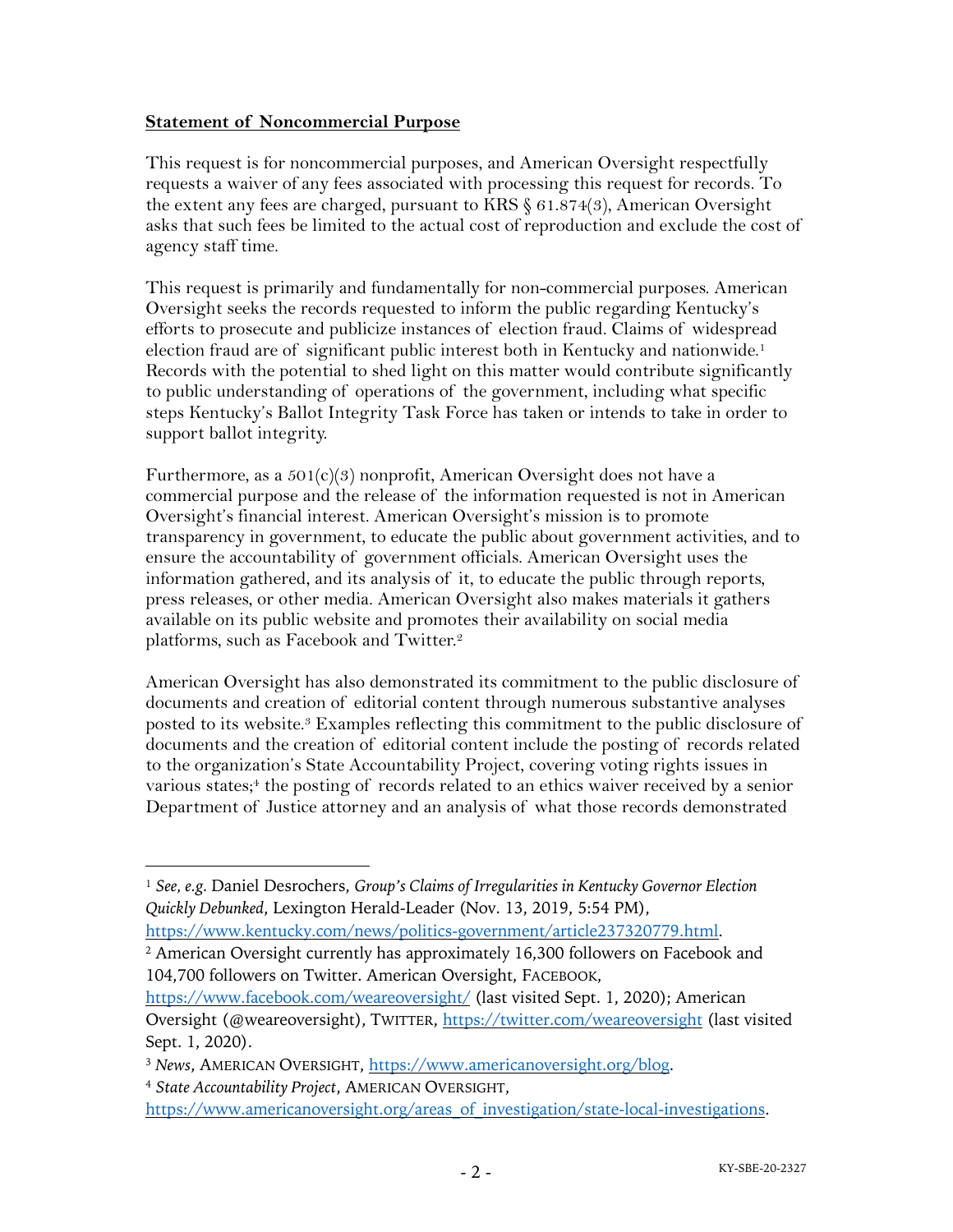regarding the Department's process for issuing such waivers;<sup>5</sup> posting records received as part of American Oversight's "Audit the Wall" project to gather and analyze information related to the administration's proposed construction of a barrier along the U.S.-Mexico border, and analyses of what those records reveal; $\epsilon$  posting records regarding potential self-dealing at the Department of Housing & Urban Development and related analysis;<sup>7</sup> posting records and analysis relating to the federal government's efforts to sell nuclear technology to Saudi Arabia;8 and posting records and analysis regarding the Department of Justice's decision in response to demands from Congress to direct a U.S. Attorney to undertake a wide-ranging review and make recommendations regarding criminal investigations relating to the President's political opponents and allegations of misconduct by the Department of Justice itself and the Federal Bureau of Investigation.9

### **Guidance Regarding the Search & Processing of Requested Records**

In connection with its request for records, American Oversight provides the following guidance regarding the scope of the records sought and the search and processing of records:

■ Please search all locations and systems likely to have responsive records, regardless of format, medium, or physical characteristics. For instance, if the request seeks "communications," please search all locations likely to contain communications, including relevant hard-copy files, correspondence files, appropriate locations on hard drives and shared drives, emails, text messages or other direct messaging systems (such as iMessage, WhatsApp, Signal, or Twitter direct messages), voicemail messages, instant messaging systems such as Lync or ICQ, and shared messages systems such as Slack.

<sup>5</sup> *DOJ Records Relating to Solicitor General Noel Francisco's Recusal*, AMERICAN OVERSIGHT, https://www.americanoversight.org/document/doj-civil-division-response-noel-franciscocompliance; *Francisco & the Travel Ban: What We Learned from the DOJ Documents*, AMERICAN OVERSIGHT, https://www.americanoversight.org/francisco-the-travel-ban-what-welearned-from-the-doj-documents.

<sup>6</sup> *See generally Audit the Wall*, AMERICAN OVERSIGHT,

https://www.americanoversight.org/investigation/audit-the-wall; *see, e.g.*, *Border Wall Investigation Report: No Plans, No Funding, No Timeline, No Wall*, AMERICAN OVERSIGHT, https://www.americanoversight.org/border-wall-investigation-report-no-plans-nofunding-no-timeline-no-wall.

<sup>7</sup> *Documents Reveal Ben Carson Jr.'s Attempts to Use His Influence at HUD to Help His Business*, AMERICAN OVERSIGHT, https://www.americanoversight.org/documents-reveal-ben-carsonjr-s-attempts-to-use-his-influence-at-hud-to-help-his-business.

<sup>8</sup> *Investigating the Trump Administration's Efforts to Sell Nuclear Technology to Saudi Arabia*, AMERICAN OVERSIGHT, https://www.americanoversight.org/investigating-the-trumpadministrations-efforts-to-sell-nuclear-technology-to-saudi-arabia.

<sup>9</sup> *Sessions' Letter Shows DOJ Acted on Trump's Authoritarian Demand to Investigate Clinton*, AMERICAN OVERSIGHT, https://www.americanoversight.org/sessions-letter.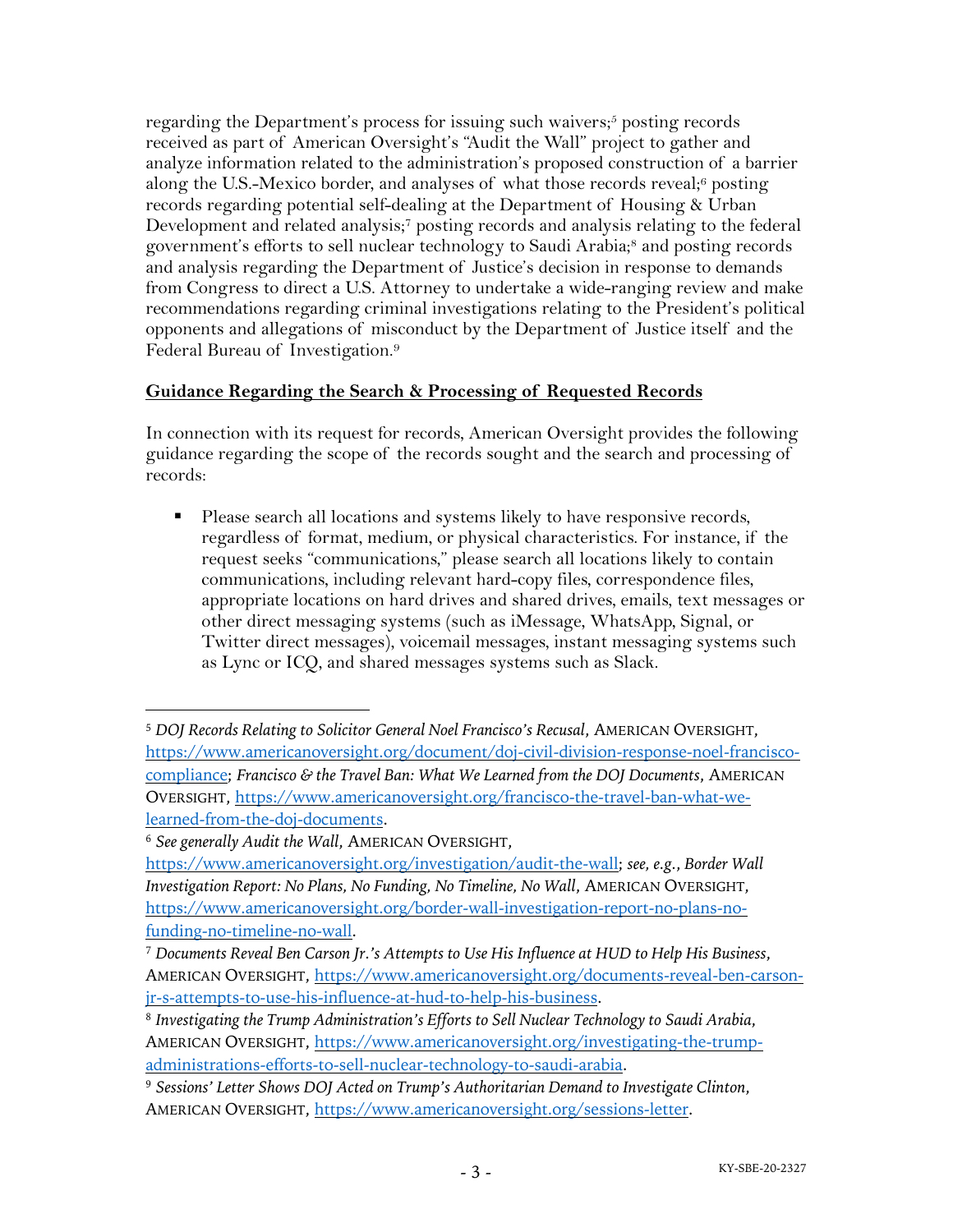- In conducting your search, please understand the terms "record," "document," and "information" in their broadest sense, to include any written, typed, recorded, graphic, printed, or audio material of any kind. We seek records of any kind, including electronic records, audiotapes, videotapes, and photographs, as well as letters, emails, facsimiles, telephone messages, voice mail messages and transcripts, notes, or minutes of any meetings, telephone conversations or discussions.
- § Our request for records includes any attachments to those records or other materials enclosed with those records when they were previously transmitted. To the extent that an email is responsive to our request, our request includes all prior messages sent or received in that email chain, as well as any attachments to the email.
- Please search all relevant records or systems containing records regarding agency business. Do not exclude records regarding agency business contained in files, email accounts, or devices in the personal custody of your officials, such as personal email accounts or text messages.
- In the event some portions of the requested records are properly exempt from disclosure, please disclose any reasonably segregable non-exempt portions of the requested records. *See* KRS § 61.878(4). If a request is denied in whole, please state specifically why it is not reasonable to segregate portions of the record for release.
- § Please take appropriate steps to ensure that records responsive to this request are not deleted by the agency before the completion of processing for this request. If records potentially responsive to this request are likely to be located on systems where they are subject to potential deletion, including on a scheduled basis, please take steps to prevent that deletion, including, as appropriate, by instituting a litigation hold on those records.

#### **Conclusion**

If you have any questions regarding how to construe this request for records or believe that further discussions regarding search and processing would facilitate a more efficient production of records of interest to American Oversight, please do not hesitate to contact American Oversight to discuss this request. American Oversight welcomes an opportunity to discuss its request with you before you undertake your search or incur search or duplication costs. By working together at the outset, American Oversight and your agency can decrease the likelihood of costly and timeconsuming litigation in the future.

Where possible, please provide responsive material in an electronic format by email. Alternatively, please provide responsive material in native format or in PDF format on a USB drive. Please send any responsive material being sent by mail to American Oversight, 1030 15th Street NW, Suite B255, Washington, DC 20005. If it will